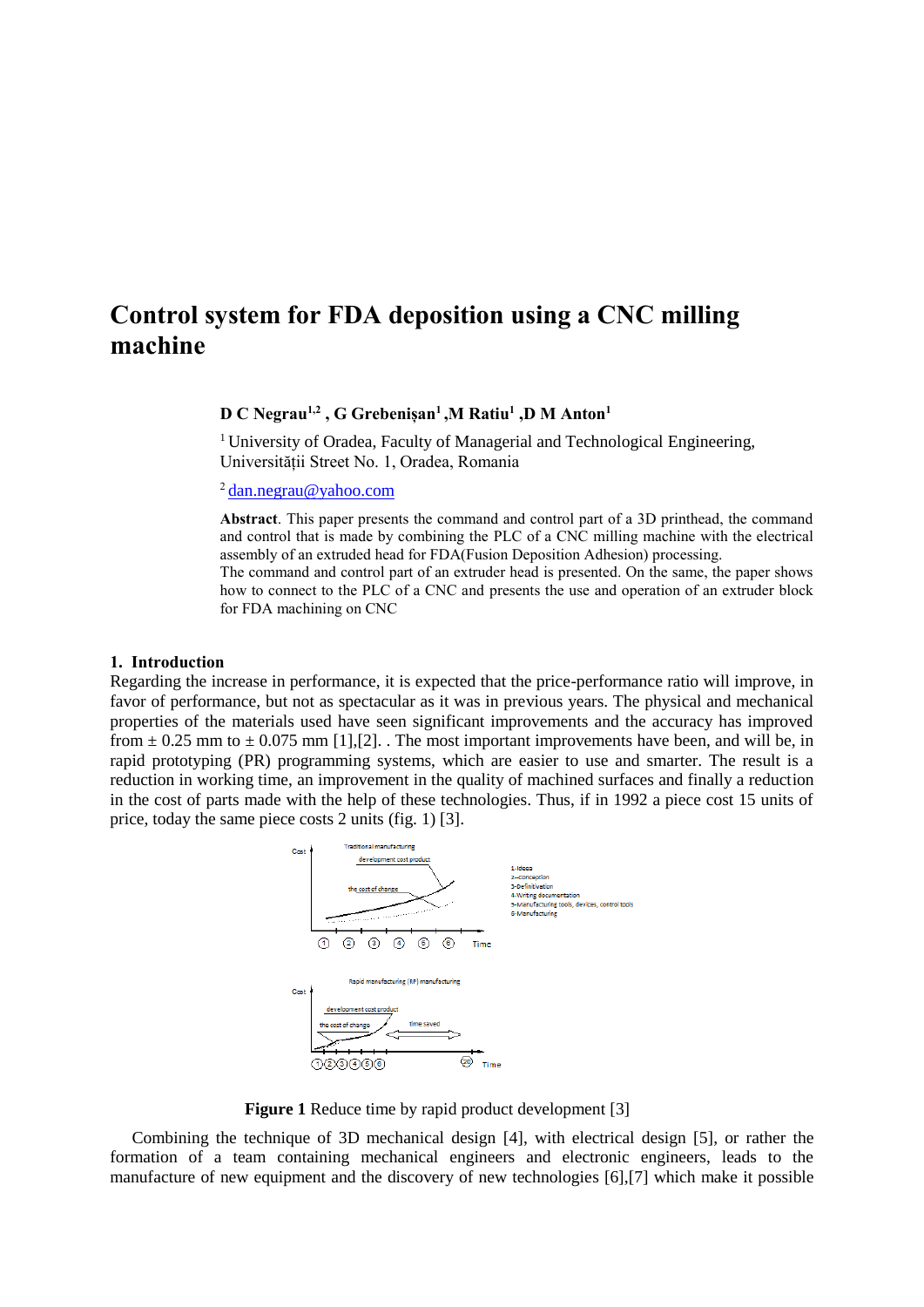to reduce manufacturing costs and increase the performance of the products obtained [1], [8], [9],[10], [11].

#### **2. PLC of CNC and electrical components of FDA system**

This paper present the control and command part of the print head assembly has been developed, which will be connected to a TMA-AL-550 CNC (figure 2) [6]. The control panel for FDA filing has several components, starting with the temperature controller that was chosen based on several models, each bringing pluses and minuses, because they were not compatible with either the heating resistance of the extruder block or the correct reading in real time temperature, or with CNC.

For this CNC model, a DELTA DTK 4848 temperature controller was chosen, with the desired reading specifications for the J-cartridge type temperature thermocouple.

During this time, the CNC was also modified on the control side (figure 3), here it was added to the Fanuc PLC to control both start / stop of the filament motor advance, start / stop of the heating resistance, and as input the signal reading temperature when it has reached the temperature set on the controller (figure 4).





**Figure 2 CNC TMA AL 550 Figure 3 CNC TMA AL 550 Printed Block Mounted [6]** SolidWorks3D [6]

The model of electrical resistance is cartridge type electric resistance cartridge  $\varnothing$ 6,5x40 mm, 160W, 230V, thermocouple type J, S5435/3, which allows us to supply power it through a semiconductor relay from AC voltage.

The semiconductor relay (figure 5) is a relay without mechanical contact, but performs on / off functions in the same way as an electromechanical relay. The relay used is a Fotek brand SSR, with the possibility of power supply from 34-380V alternating current 10A. The supply voltage for the input control is between 3-32V direct current.

The supply voltage for the input control is between 3-32V direct current. Therefore, for a very high frequency temperature reading, a mechanical relay was not chosen, because SSR (figure 5) are capable of extremely fast operations, and these models are capable of generating the desired frequencies, for the greatest possible possibility of maintaining the temperature. of the extruder block in a well-defined range which helps the flow flow of the filament for a desired deposition.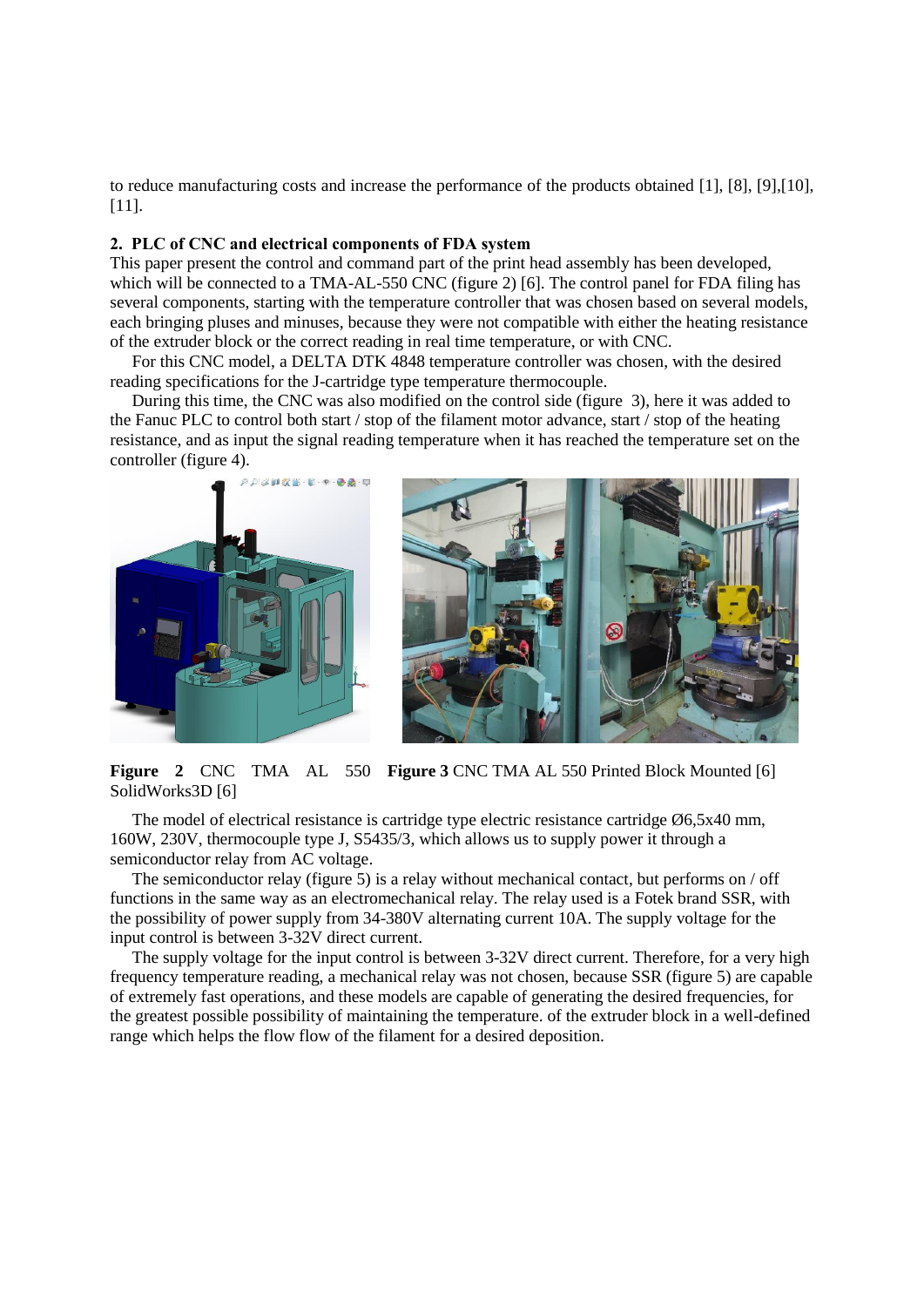

**Figure 4** Wiring diagram - connecting the **Figure 5** SSR mounted in the control panel printhead to the CNC

To start and stop the ssr, use the thermocouple (figure 6) located in the extrusion block, which checks the temperature at a certain time set in the controller.

Temperature control can be done at different time intervals, but the PID function of the DELTA DTK (figure 7) controller can also be used, for a precise verification of it. Temperature control via PID mode in the controller by selecting the AT program, which means switching to automatic control, with proportional setting function. Printing is done in the range  $210-230 \degree$ C, depending on the material used, PLA type filaments are printed up to a temperature of  $220^{\circ}$ C, being an optimal printing temperature up to speeds of 100 mm / s, at higher speeds the temperature must be raised. Printing can be done with PLA starting at 25mm / s at a temperature equal to 190 °C, for every 10 mm / s in addition the temperature must be increased by  $2.5^{\circ}$  C-2.8 °C, depending on the ambient temperature or directing the air stream to cool the embossed block, so that the filament passing through the heated block becomes crystallized and can be deposited.



**Figure 6** Top-Electric resistant 150W, **Figure 7** Controller temperature DTK Bottom-K-type thermocouple probe

When using the PID function during use, it works on the order of a tenth of a degree, it allows us to use the resistance to heat the extrusion block with great accuracy, because the filament to be extruded is very demanding for fluctuating values.

The high speed sampling of the controller (figure 7) is below 100 ms, which allows us to read at least 10 values per second. The reading of the temperature sensor is very useful to be done as quickly as possible, which allows the output signal regulator to be done automatically to the heating element. To reach the set value, the controller uses the set temperature as the signal point, so each temperature drop is done automatically with a correction for the next output signal for resistance, if set to  $210 \degree C$ , the read temperature is  $209.08 \, \text{CD}$  PID activates the relay for 10ms to reheat the resistance again.

These models of controllers with a hysteresis of the order of a tenth of a degree, help us to keep a lot of the temperature around the set one, these being typical for the temperature adjustment in the case of this model, with a discontinuous output signal. If the unit is left in OUT1Heated mode, it receives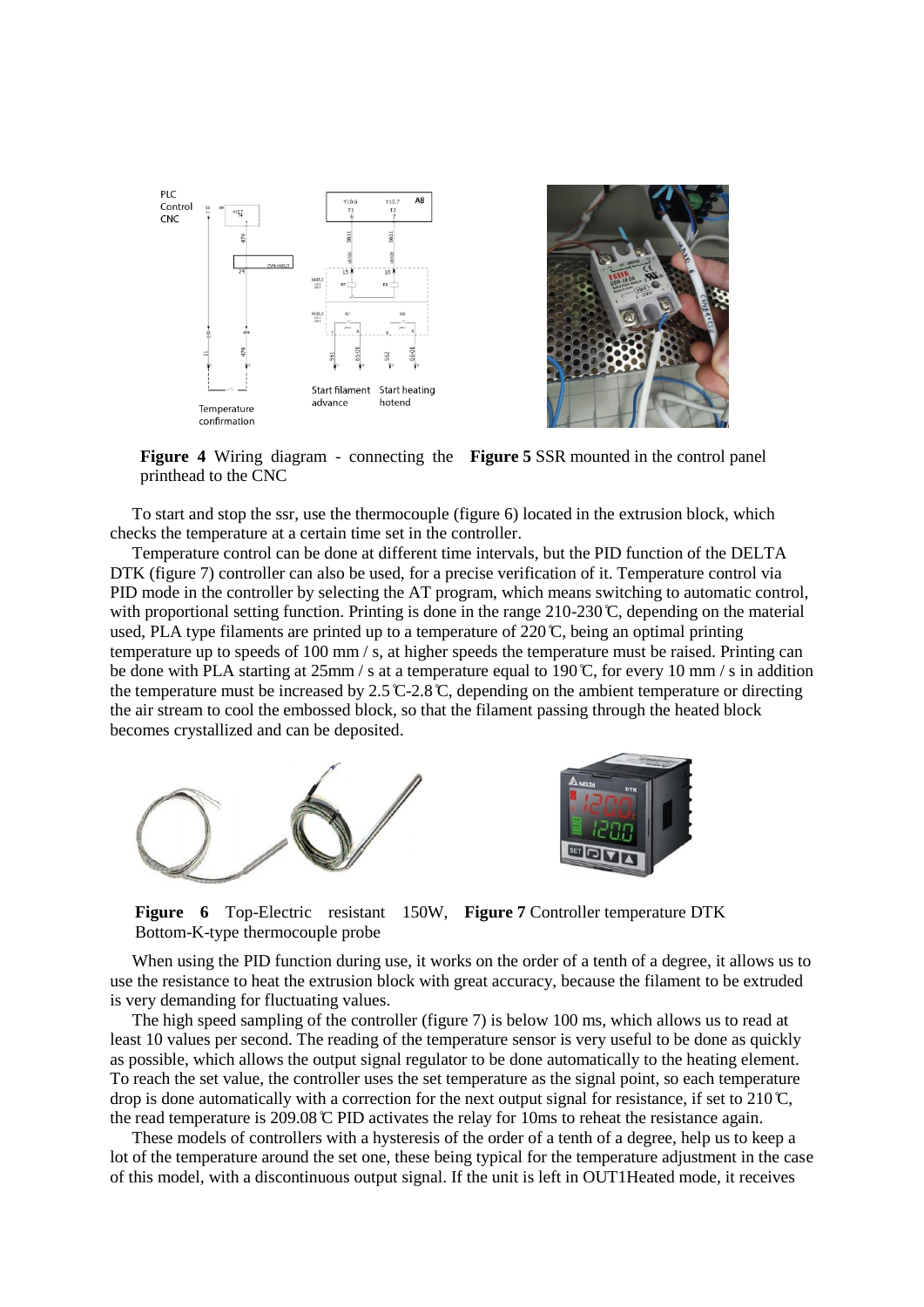values at a longer time interval of 20 seconds, this reading bringing a lot of problems with the heating of the extruder block, because if the set temperature is  $210^{\circ}$ , it before reaching this temperature makes a reading, heats up for another 20 seconds and reaches a temperature of  $220^\circ\text{C}$ , and in the next cycle the temperature drops below the set one, which causes a continuous flow of filament, blocking it in the nozzle in the extrusion of the filament during cooling or blockage before the corrugated block, or it may even cause the filament to break, and during the heated heating may increase the flow rate of the filament faster. The difference between the operation of a filament extrusion block with a DELTA DTK4848RI controller using PID and mode without using PID.

#### **3. Connect the FDA system to the CNC**

The control part of the extruder head was made based on inputs and outputs (sheets 1) from the CNC PLC, connections (figure 8) that make possible different operating characteristics of the machine.





**Figure 8** Schneider Contactor **Figure 9** Driver TB6600 LC1D18B5

The cnc has as heating output and start filament motor advance on OUTPUT = START HEATING, controll with is made by the DRIVER TB6600 (figure 9)

Alarm 11,474 - FILAMENT ADVANCE START (NEMA stepper motor start-figure 11) Motor advance start 561.65 01;

Input = CONFIRM TEMPERATURE PRINTER HEAD 562, 66 01

In order to be able to control the temperature confirmation input, a Schneider LC1D18B5 (figure 10) contactor was used between the machine and the temperature controller, it keeps the engine feed start control closed.





**Figure 10** Schneider Contactor LC1D18B5

**Figure 11** Nema 23 stepper engine

Filament extrusion is done with a Nema 23 motor (figure 11), it is controlled by a TB6600 driver, which has an Arduino Nano controller connected to tell it the speed and direction of rotation on the pins  $D2-Dir +$ ,  $D3-Pul +$ ,  $D5-En +$ , and the pins  $EN-$ ,  $Dir-$ ,  $Pul +$  are grounded on arduino nano. The Arduino controller has the D12 pin connected to the 561 CNC output, which controls starting / stopping the Nema 23 motor.

The contactor and the temperature controller are supplied directly to AC 230V, and the Arduino Nano microcontroller is supplied with a 5V, 2A SMPS source, as well as the filament feed motor driver is supplied with a 24V SMPS source. Their power supply was made separately, because on the 230V AC power outputs of the Cnc we did not have the necessary current for their power supply (figure 12,13).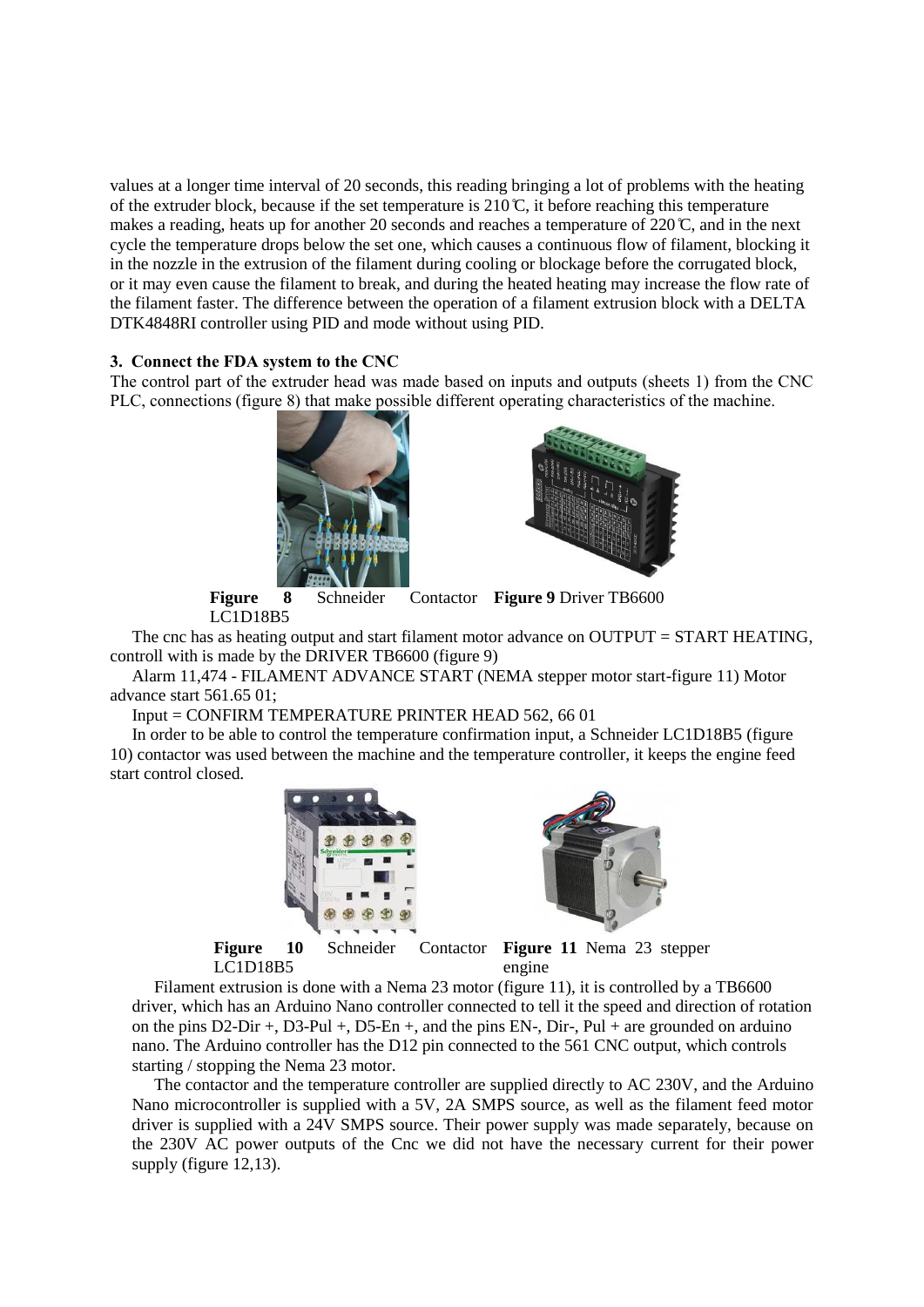





**Figure 12** Control panel mounting **Figure 13** Wiring diagram of the 3D printing board

The extruder block assembly (figure 14) was designed to be easy to heat, with the threaded bore for the extrusion head or nozzle. The nozzle was made of CW617N brass (figure 15) with a lathe, its inner hole was ground on the inside to reach the inside diameter of  $1mm + -0.01$ . It helps us to extrude the filament without blocking the carbon fiber particles that are in the composition of PLA filaments, which can have up to 30% insertion of carbon fibers inside them. For the use of these filaments it is very useful to grind the extruder on the inside so as not to create the blockage of carbon fiber particles inside the extruder. When observing a brass nozzle, which printed about 1 kg of PLA filament with carbon fiber insert, after milling it, fine internal scratches are observed under the microscope. These internal scratches occur after the brass is continuously attacked by the carbon fiber insertion flow, leading to internal irregularities in this nozzle.





**Figure 14** Hot End **Figure 15** Nozzle brass

Following the electrical design of this printhead (figure 16), I generated the G [12] codes for printing, codes involving movements, printing advances, heating of the filaments, we switched to the actual printing (figure 17).



**Figure 16** Extruder block assembly **Figure 17** Test Print